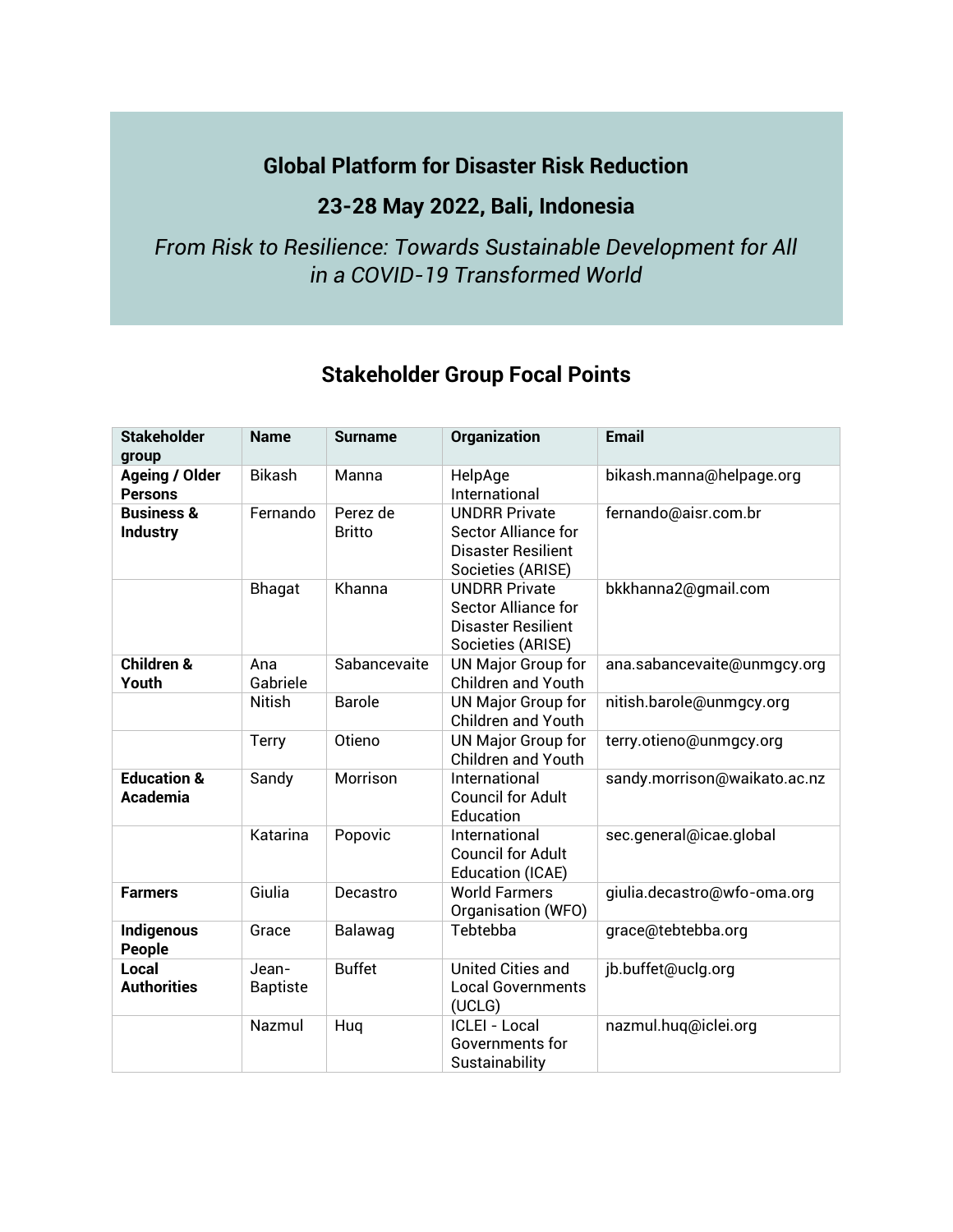| Local<br><b>Communities</b>                                                  | Rocio          | Diaz-Agero           | Huairou<br>Commission                                                                                 | rocio.diaz-agero@huairou.org |
|------------------------------------------------------------------------------|----------------|----------------------|-------------------------------------------------------------------------------------------------------|------------------------------|
|                                                                              | Maite          | Rodriguez<br>Blandon | Fundacion<br>Guatemala<br>(FUNGUA)                                                                    | maitero@yahoo.com            |
| Migrants /<br><b>Displaced</b><br>People                                     | Nina           | <b>Birkeland</b>     | Norwegian Refugee<br>Council (NRC)                                                                    | nina.birkeland@nrc.no        |
|                                                                              | Sarah          | Koeltzow             | Platform on<br><b>Disaster</b><br>Displacement<br>(PDD)                                               | sarahk@unops.org             |
| <b>NGOs</b>                                                                  | Valeria        | Drigo                | Global Network of<br><b>Civil Society</b><br>Organizations for<br><b>Disaster Reduction</b><br>(GNDR) | valeria.drigo@gndr.org       |
|                                                                              | Daniel         | Perell               | Bahá'í International<br>Community (BIC)                                                               | dperell@bic.org              |
| <b>Persons with</b><br><b>Disability</b>                                     | Elham          | Youssefian           | International<br><b>Disability Alliance</b><br>(IDA)                                                  |                              |
|                                                                              | Carlos         | Kaiser               | <b>ONG Inclusiva</b>                                                                                  |                              |
| <b>Science and</b><br><b>Technology</b>                                      | Ranit          | Chatterjee           | Asia Science<br>Technology<br>Academia Advisory<br>Group (ASTAAG)                                     | ranit@rikaindia.com          |
|                                                                              | Horst          | <b>Kremers</b>       | CODATA-Germany                                                                                        | office@horst-kremers.de      |
| <b>Volunteer</b><br><b>Groups</b>                                            | Mei            | Cobb                 | <b>United Way</b><br>Worldwide                                                                        | Mei.Cobb@uww.unitedway.org   |
| Women &<br>Gender                                                            | <b>Bridget</b> | <b>Burns</b>         | Women's<br>Environment &<br>Development<br>Organization<br>(WEDO)                                     |                              |
|                                                                              | Rebecca        | Murphy               | ActionAid<br>International                                                                            | Rebecca.Murphy@actionaid.org |
| <b>Global</b><br>Assembly of<br><b>Partners (New</b><br><b>Urban Agenda)</b> | Jane           | Katz                 | Global Urban<br>Development                                                                           | janekatz@globalurban.org     |
| <b>Paris Climate</b><br><b>Agreement</b>                                     | Elaine         | <b>McCarty</b>       | Environmental<br><b>Finance Center</b><br>West (EFCWest)                                              | emccarty@efcwest.net         |
| <b>Financing for</b><br><b>Development</b>                                   | Rosa           | Lizarde              | <b>Women's Working</b><br>Group on Financing<br>for Development                                       | rosalizarde@gmail.com        |